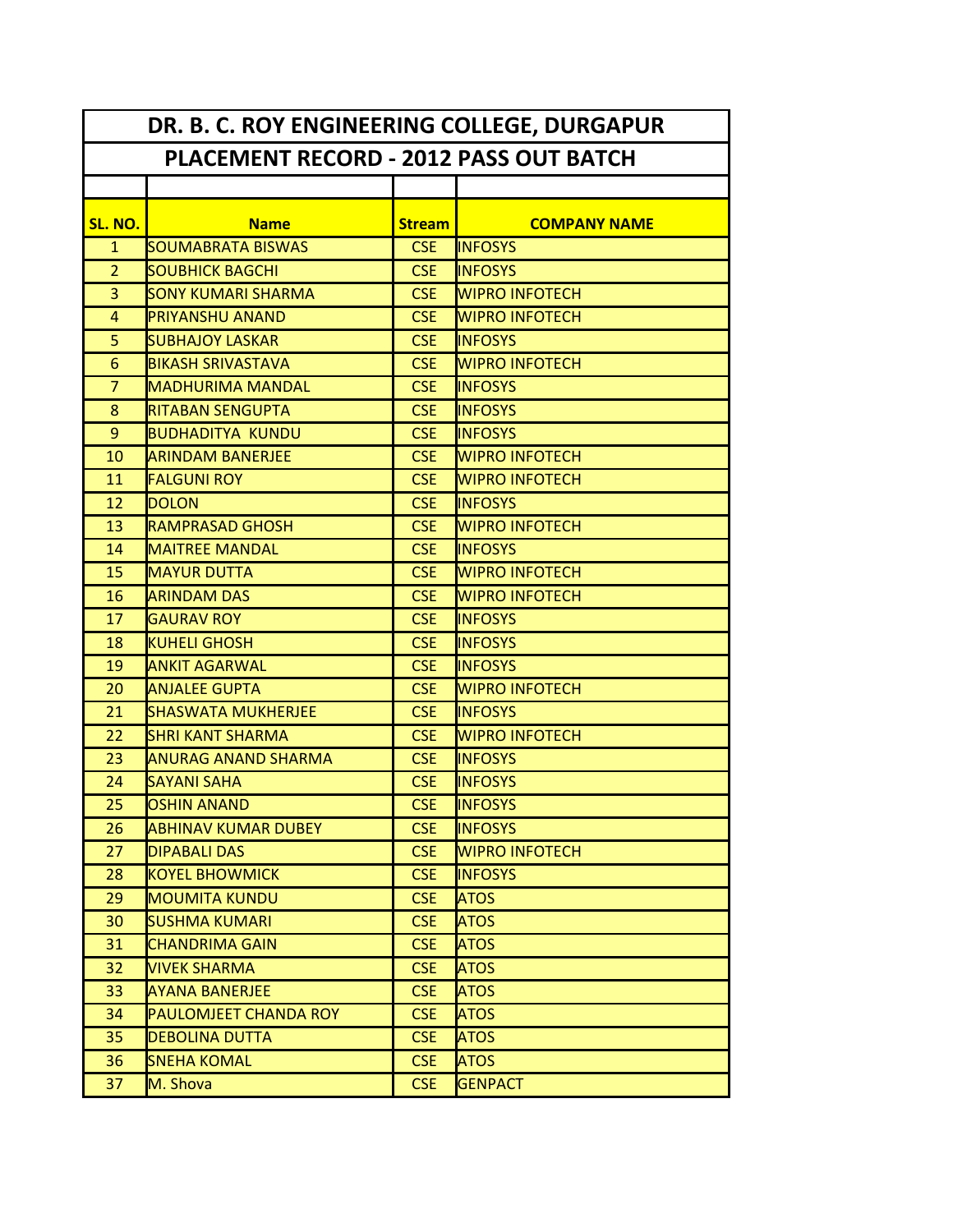| 38 | TITLI NAG                 | <b>CSE</b> | <b>SYNTEL</b>             |
|----|---------------------------|------------|---------------------------|
| 39 | DIPABALI DAS              | <b>CSE</b> | <b>SYNTEL</b>             |
| 40 | PAULOMJEET CHANDA ROY     | <b>CSE</b> | <b>SYNTEL</b>             |
| 41 | <b>ANJALEE GUPTA</b>      | <b>CSE</b> | <b>SYNTEL</b>             |
| 42 | M. SHOVA                  | <b>CSE</b> | <b>HEXAWARE</b>           |
| 43 | <b>AKHILESH PRESAD</b>    | EE.        | <b>SEW INFRASTRUCTURE</b> |
| 44 | ADITI SUR                 | EE.        | <b>INFOSYS</b>            |
| 45 | <b>BASUPRIYA BISWAS</b>   | EE.        | <b>INFOSYS</b>            |
| 46 | <b>MEHELI BASU</b>        | EE.        | <b>INFOSYS</b>            |
| 47 | JAYABRATA CHANDRA         | EE.        | <b>INFOSYS</b>            |
| 48 | <b>SUMAN BISWAS</b>       | EE.        | <b>INFOSYS</b>            |
| 49 | SHATADRU DATTA            | EE.        | <b>INFOSYS</b>            |
| 50 | SANJIB DE                 | EE.        | <b>INFOSYS</b>            |
| 51 | DEBASISH GOSWAMI          | EE.        | <b>INFOSYS</b>            |
| 52 | DIPAYAN KOLEY             | EE.        | <b>INFOSYS</b>            |
| 53 | NILANJAN DUTTA            | EE.        | <b>INFOSYS</b>            |
| 54 | <b>SYEED AKHTAR</b>       | EE.        | <b>INFOSYS</b>            |
| 55 | RAMENDU GHOSHAL           | EE.        | <b>SEW INFRASTRUCTURE</b> |
| 56 | <b>RAVI PRAKASH</b>       | EE.        | <b>INFOSYS</b>            |
| 57 | <b>ABHINAV ROY</b>        | EE.        | <b>INFOSYS</b>            |
| 58 | <b>RAJA MOHANTY</b>       | EE.        | <b>WIPRO INFOTECH</b>     |
| 59 | PRAMABRATA MOJUMDAR       | EE.        | <b>INFOSYS</b>            |
| 60 | ALAKA BHATTACHARYA        | EE.        | <b>WIPRO INFOTECH</b>     |
| 61 | PRAVEEN KUMAR GUPTA       | EE.        | <b>PIAGGIO</b>            |
| 62 | ARNAV DUTTA               | EE.        | <b>PIAGGIO</b>            |
| 63 | PRANAY KUMAR GOSWAMI      | EE.        | <b>ITD CEMENTATION</b>    |
| 64 | RAKESH KUMAR              | EE.        | <b>ITD CEMENTATION</b>    |
| 65 | SUBHADEEP PRAMANIK        | EE.        | <b>ITD CEMENTATION</b>    |
| 66 | DEEPAK KUMAR SINGH        | EE.        | <b>ITD CEMENTATION</b>    |
| 67 | SOURADEEP SETH            | EE.        | <b>ITD CEMENTATION</b>    |
| 68 | <b>BIBEK CHOWDHURY</b>    | EE         | <b>ITD CEMENTATION</b>    |
| 69 | SOURABH HALDER            | EE.        | <b>ITD CEMENTATION</b>    |
| 70 | <b>PRASENJIT PATRA</b>    | EE.        | <b>ITD CEMENTATION</b>    |
| 71 | <b>ADITI SUR</b>          | EE.        | <b>SANKALP</b>            |
| 72 | <b>SUMITAVA DAS GUPTA</b> | EE.        | <b>SANKALP</b>            |
| 73 | DHEERAJ KUMAR             | <b>EIE</b> | <b>INFOSYS</b>            |
| 74 | <b>ABHISEK SAMANTA</b>    | <b>EIE</b> | <b>WIPRO INFOTECH</b>     |
| 75 | JOYEETA MANDAL(F)         | EIE.       | <b>INFOSYS</b>            |
| 76 | <b>SUVANKAR DEY</b>       | <b>EIE</b> | <b>WIPRO INFOTEC H</b>    |
| 77 | KINGSHUK CHATTERJEE       | EIE        | <b>INFOSYS</b>            |
| 78 | SWARNAVA CHAKRABORTY      | <b>EIE</b> | <b>INFOSYS</b>            |
| 79 | <b>ARNAB PAUL</b>         | EIE        | <b>INFOSYS</b>            |
| 80 | POOJA NAG(F)              | <b>EIE</b> | <b>INFOSYS</b>            |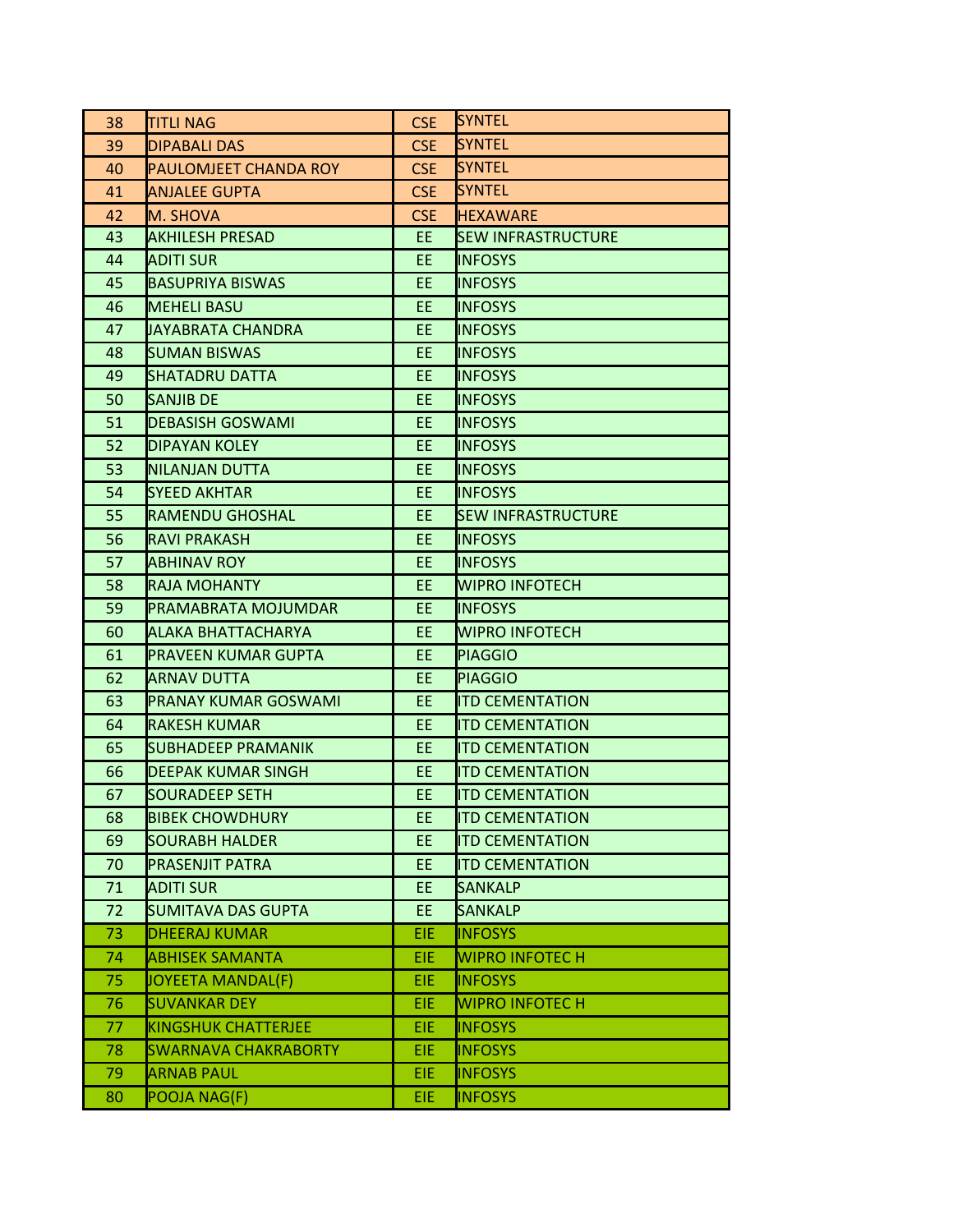| 81  | <b>SAON SAHA</b>            | <b>EIE</b> | <b>INFOSYS</b>        |
|-----|-----------------------------|------------|-----------------------|
| 82  | NIRMALYA SEN                | EIE        | <b>WIPRO INFOTECH</b> |
| 83  | <b>SOUVIK BHATTACHARYA</b>  | EIE        | <b>INFOSYS</b>        |
| 84  | <b>GARGI SARKAR(F)</b>      | <b>EIE</b> | <b>INFOSYS</b>        |
| 85  | <b>UJJAL SAHU</b>           | <b>EIE</b> | <b>INFOSYS</b>        |
| 86  | <b>SOUBHIK BANERJEE</b>     | <b>EIE</b> | <b>WIPRO INFOTECH</b> |
| 87  | HARIPRIYA MUKHERJEE(F)      | <b>EIE</b> | <b>INFOSYS</b>        |
| 88  | <b>SRIPARNA ROY(F)</b>      | EIE        | <b>WIPRO INFOTECH</b> |
| 89  | <b>SUDESHNA NATH(F)</b>     | EIE        | <b>WIPRO INFOTECH</b> |
| 90  | <b>ARGHYA MUKHERJEE</b>     | EIE        | <b>INFOSYS</b>        |
| 91  | <b>AGNIVA MALLICK</b>       | EIE        | <b>INFOSYS</b>        |
| 92  | <b>DHANANJOY MAJI</b>       | EIE        | <b>INFOSYS</b>        |
| 93  | ARJUN SINGH                 | EIE        | <b>IOT</b>            |
| 94  | <b>PRADIP KR. BURNWAL</b>   | EIE        | <b>TOI</b>            |
| 95  | <b>DIBYENDU BERA</b>        | EIE        | <b>IOT</b>            |
| 96  | <b>NILANSHU DAS</b>         | EIE        | <b>GENPACT</b>        |
| 97  | <b>ANIMESH MUKHERJEE</b>    | EIE        | <b>GENPACT</b>        |
| 98  | <b>SAMRAT KUMAR GHOSH</b>   | <b>EIE</b> | <b>GENPACT</b>        |
| 99  | SUBHASIS KASTHA             | <b>ECE</b> | <b>INFOSYS</b>        |
| 100 | <b>VINEET KUMAR</b>         | <b>ECE</b> | <b>INFOSYS</b>        |
| 101 | <b>SNEHA SINGH</b>          | <b>ECE</b> | <b>INFOSYS</b>        |
| 102 | <b>INDRANI ROY</b>          | <b>ECE</b> | <b>INFOSYS</b>        |
| 103 | <b>ARNOB MUKHERJEE</b>      | <b>ECE</b> | <b>INFOSYS</b>        |
| 104 | <b>ARNAB DE</b>             | <b>ECE</b> | <b>WIPRO INFOTECH</b> |
| 105 | <b>ABHISHEK ACHARJEE</b>    | <b>ECE</b> | <b>INFOSYS</b>        |
| 106 | <b>SOUBHIK ROY</b>          | <b>ECE</b> | <b>INFOSYS</b>        |
| 107 | <b>TUHIN BOSE</b>           | <b>ECE</b> | <b>WIPRO INFOTECH</b> |
| 108 | <b>DEBAPRIYO MONDAL</b>     | <b>ECE</b> | <b>INFOSYS</b>        |
| 109 | <b>SOUMIK DAS</b>           | <b>ECE</b> | <b>INFOSYS</b>        |
| 110 | <b>AVISHEK SENGUPTA</b>     | <b>ECE</b> | <b>INFOSYS</b>        |
| 111 | <b>ANIL KUMAR PRASAD</b>    | <b>ECE</b> | <b>INFOSYS</b>        |
| 112 | KESHAV AGARWAL              | <b>ECE</b> | <b>WIPRO INFOTECH</b> |
| 113 | RAJ BANERJEE                | <b>ECE</b> | <b>WIPRO INFOTECH</b> |
| 114 | <b>DEBLEENA PRAMANIK</b>    | <b>ECE</b> | <b>INFOSYS</b>        |
| 115 | <b>ANIRUDDHA CHATTERJEE</b> | <b>ECE</b> | <b>INFOSYS</b>        |
| 116 | <b>RITUSREE MAJUMDER</b>    | <b>ECE</b> | <b>WIPRO INFOTECH</b> |
| 117 | GARGI BHATTACHARYA          | <b>ECE</b> | <b>INFOSYS</b>        |
| 118 | PRASANTA PAUL               | <b>ECE</b> | <b>INFOSYS</b>        |
| 119 | <b>SHEETAL SONY</b>         | <b>ECE</b> | <b>INFOSYS</b>        |
| 120 | RAJAT KUMAR                 | <b>ECE</b> | <b>INFOSYS</b>        |
| 121 | UTTAM                       | <b>ECE</b> | <b>INFOSYS</b>        |
| 122 | ABHIJEET VAISHNAB           | <b>ECE</b> | <b>INFOSYS</b>        |
| 123 | <b>ABHISHEK KUMAR SINGH</b> | <b>ECE</b> | <b>WIPRO INFOTECH</b> |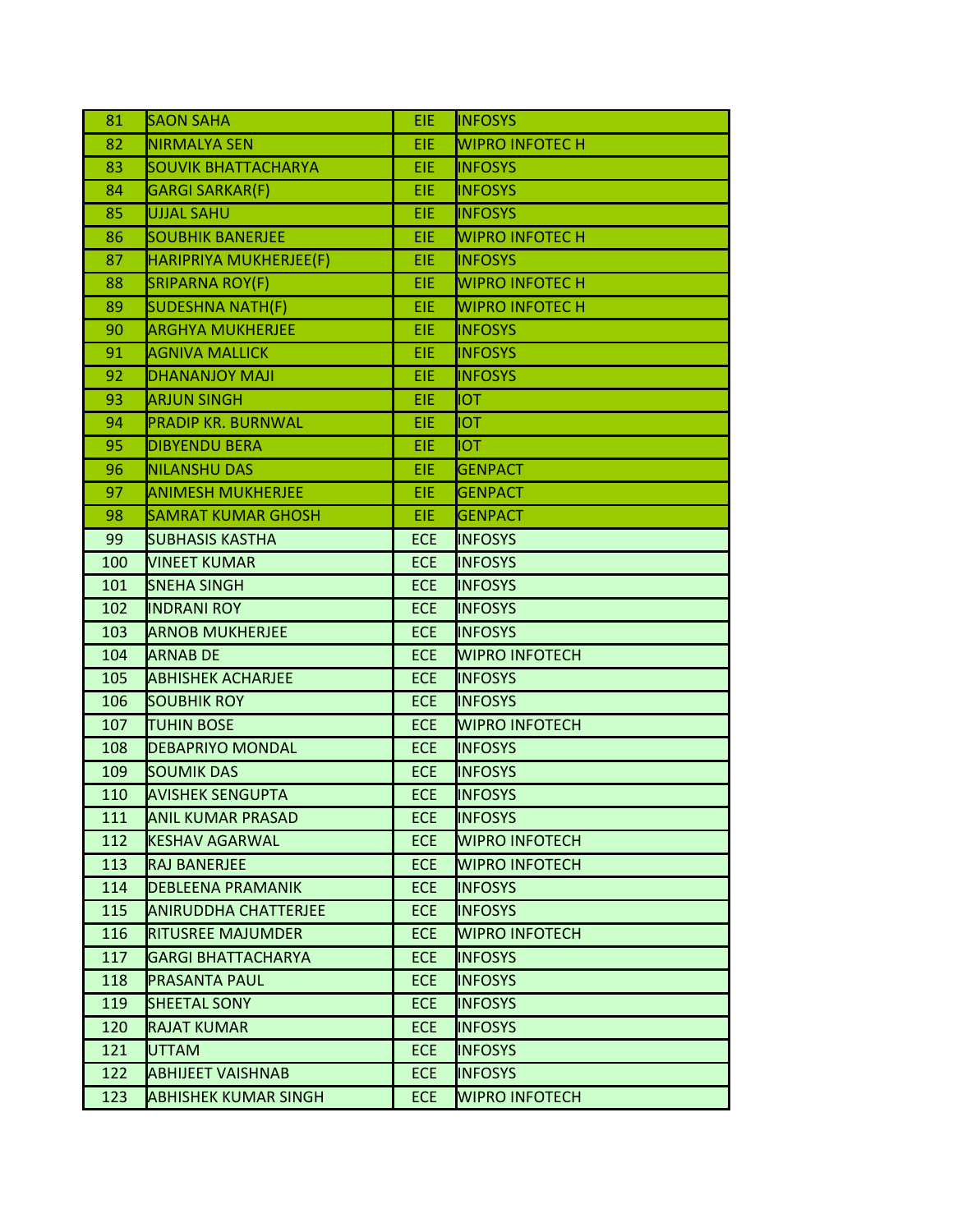| 124 | INIVEDITA KUMARI          | <b>ECE</b>             | <b>WIPRO INFOTECH</b> |
|-----|---------------------------|------------------------|-----------------------|
| 125 | SAGARIKA RAY              | <b>ECE</b>             | <b>WIPRO INFOTECH</b> |
| 126 | AGNISH JHA                | <b>ECE</b>             | <b>INFOSYS</b>        |
| 127 | <b>NITIN GHOSH</b>        | <b>ECE</b>             | <b>WIPRO INFOTECH</b> |
| 128 | SOMNATH GHATUARY          | <b>ECE</b>             | <b>WIPRO INFOTECH</b> |
| 129 | RAVI PRAKASH RANJAN       | <b>ECE</b>             | <b>INFOSYS</b>        |
| 130 | ANIRBAN DAS               | <b>ECE</b>             | <b>INFOSYS</b>        |
| 131 | ANUSUYA ROYSARKAR         | <b>ECE</b>             | <b>INFOSYS</b>        |
| 132 | ABHIJIT SARKHEL           | ECE.                   | <b>WIPRO INFOTECH</b> |
| 133 | <b>POLI PAUL</b>          | <b>ECE</b>             | <b>INFOSYS</b>        |
| 134 | BINITA KUMARI VISHWAKARMA | <b>ECE</b>             | <b>SYNTEL</b>         |
| 135 | SAGARIKA RAY              | <b>ECE</b>             | <b>SYNTEL</b>         |
| 136 | SONIA RUDRA               | <b>ECE</b>             | <b>GENPACT</b>        |
| 137 | <b>SUPRIT PRADHAN</b>     | <b>ECE</b>             | <b>GENPACT</b>        |
| 138 | AYANTIKA GHOSH            | ECE.                   | <b>GENPACT</b>        |
| 139 | <b>SANTANU SAHOO</b>      | <b>ECE</b>             | <b>SYNTEL</b>         |
| 140 | PATIT PABAN DEY           | <b>ECE</b>             | <b>SYNTEL</b>         |
| 141 | <b>RAJAT KUMAR</b>        | <b>ECE</b>             | <b>SANKALP</b>        |
| 142 | ROHIT KUMAR SINGH         | IT.                    | <b>INFOSYS</b>        |
| 143 | SPRIHA TANTIA             | $\mathsf{I}\mathsf{T}$ | <b>INFOSYS</b>        |
| 144 | AKANKSHA MISHRA           | $\mathsf{I}\mathsf{T}$ | <b>WIPRO INFOTECH</b> |
| 145 | RUDRA PRASAD BISWAS       | IT.                    | <b>INFOSYS</b>        |
| 146 | BITOPI DAS                | $\mathsf{I}\mathsf{T}$ | <b>WIPRO INFOTECH</b> |
| 147 | SANDIP SISUPALAN          | IT.                    | <b>INFOSYS</b>        |
| 148 | IRUCHIR SINHA             | $\mathsf{I}\mathsf{T}$ | <b>WIPRO INFOTECH</b> |
| 149 | DIPYAMAN MUKHERJEE        | IT.                    | <b>INFOSYS</b>        |
| 150 | INILENDU MANDAL           | $\mathsf{I}\mathsf{T}$ | <b>INFOSYS</b>        |
| 151 | NISHA KUMARI              | IT.                    | <b>WIPRO INFOTECH</b> |
| 152 | <b>KAUSHIK DAS</b>        | <b>IT</b>              | <b>WIPRO INFOTECH</b> |
| 153 | ATMADEEP BHATTACHARJEE    | $\mathsf{I}\mathsf{T}$ | <b>INFOSYS</b>        |
| 154 | TANUSHREE KUMARI          | IT                     | <b>WIPRO INFOTECH</b> |
| 155 | SUNANDA ADHIKARY          | IT                     | WIPRO INFOTECH        |
| 156 | <b>SOHOM SARKAR</b>       | T                      | <b>INFOSYS</b>        |
| 157 | RITWIKA GHOSH             | IT                     | <b>INFOSYS</b>        |
| 158 | <b>ESHNA DAS</b>          | $\mathsf{I}\mathsf{T}$ | <b>INFOSYS</b>        |
| 159 | KIRTI RAJ                 | IT                     | <b>INFOSYS</b>        |
| 160 | SHWETA                    | T                      | <b>WIPRO INFOTECH</b> |
| 161 | SUMAN SAMANTA             | IT                     | <b>INFOSYS</b>        |
| 162 | <b>ARPITA PARMAR</b>      | $\mathsf{I}\mathsf{T}$ | <b>INFOSYS</b>        |
| 163 | SAMIR SARKAR              | IT                     | <b>WIPRO INFOTECH</b> |
| 164 | PRITHA CHOWDHURY          | T                      | <b>INFOSYS</b>        |
| 165 | <b>DEBLINA GHOSH</b>      | IT                     | <b>INFOSYS</b>        |
| 166 | <b>TANIYA DATTA</b>       | T                      | <b>INFOSYS</b>        |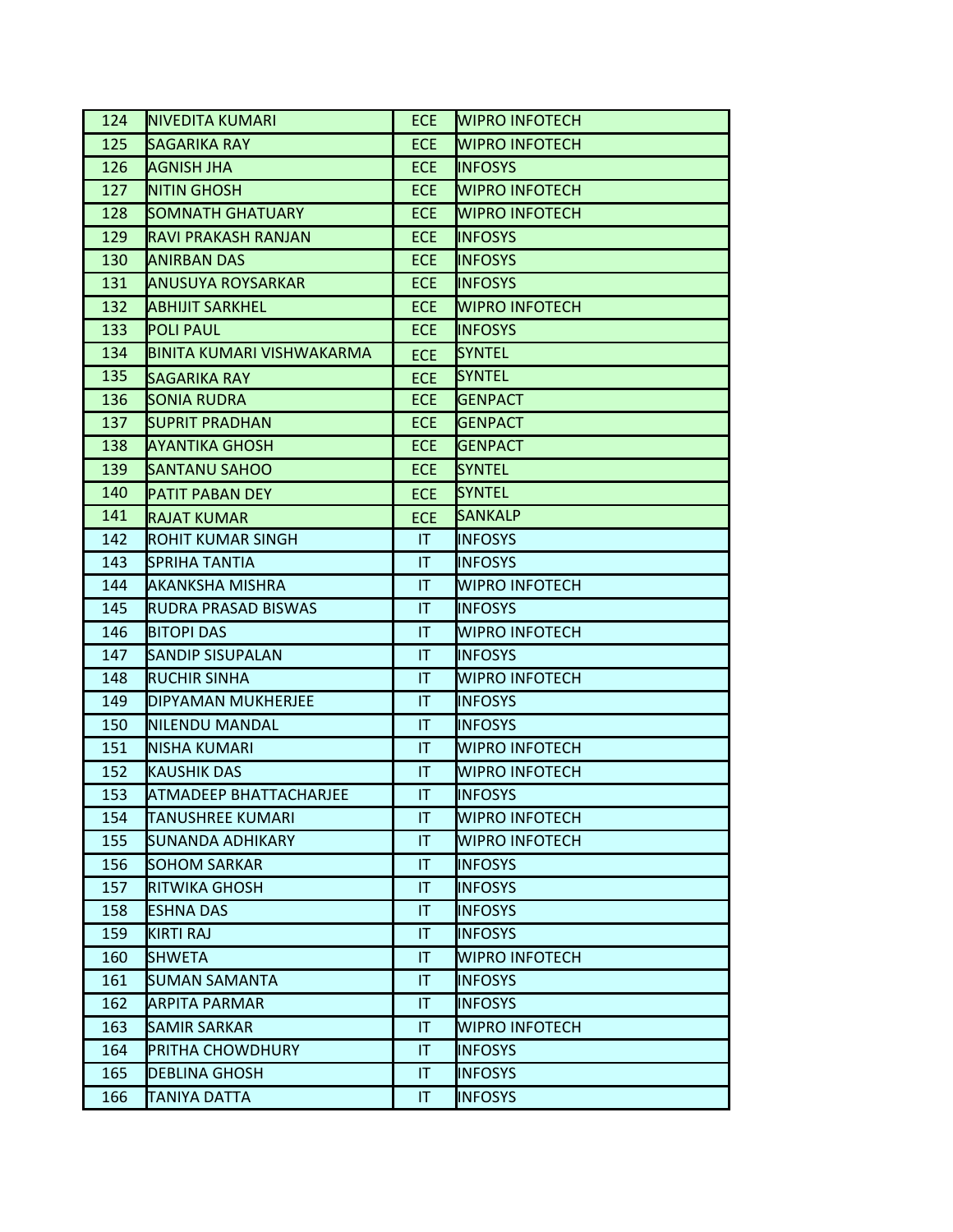| 167 | <b>SOMDEB SAMANTA</b>    | IT.                    | <b>WIPRO INFOTECH</b>               |
|-----|--------------------------|------------------------|-------------------------------------|
| 168 | SARBASHIS PAUL           | $\mathsf{I}\mathsf{T}$ | <b>WIPRO INFOTECH</b>               |
| 169 | <b>ANKITA NAG</b>        | $\mathsf{I}\mathsf{T}$ | <b>INFOSYS</b>                      |
| 170 | SONIKA AGARWAL           | IT                     | <b>INFOSYS</b>                      |
| 171 | CHANDNI SINHA            | IT                     | <b>ATOS</b>                         |
| 172 | <b>SANDIP RANO</b>       | IT                     | <b>ATOS</b>                         |
| 173 | INISHA KUMARI            | <b>IT</b>              | <b>SYNTEL</b>                       |
| 174 | VIPIN ADHIR              | $\mathsf{I}\mathsf{T}$ | <b>GENPACT</b>                      |
| 175 | <b>KETAN ANAND</b>       | $\mathsf{I}\mathsf{T}$ | <b>GENPACT</b>                      |
| 176 | <b>IMTIYAZ KHAN</b>      | <b>ME</b>              | <b>SEW INFRASTRUCTURE</b>           |
| 177 | ALOK KUMAR               | <b>ME</b>              | <b>SEW INFRASTRUCTURE / BOSCH</b>   |
| 178 | <b>ABHISHEK ROY</b>      | <b>ME</b>              | <b>SEW INFRASTRUCTURE</b>           |
| 179 | ABHISHEK KUMAR           | <b>ME</b>              | <b>SEW INFRASTRUCTURE</b>           |
| 180 | <b>SOURAV MAITY</b>      | <b>ME</b>              | <b>BOSCH LIMITED</b>                |
| 181 | <b>SAYANTAN GANGULI</b>  | <b>ME</b>              | <b>SEW INFRASTRUCTURE</b>           |
| 182 | <b>AVINASH SHEKHAR</b>   | <b>ME</b>              | <b>INFOSYS</b>                      |
| 183 | <b>HARSH NAHATA</b>      | <b>ME</b>              | <b>L&amp;T CONSTRUCTION / BOSCH</b> |
| 184 | <b>RAHUL KUMAR</b>       | <b>ME</b>              | <b>SEW INFRASTRUCTURE</b>           |
| 185 | KARNA KIRAN MAHATHA      | <b>ME</b>              | <b>BOSCH LIMITED</b>                |
| 186 | <b>SAGNIK CHATTERJEE</b> | <b>ME</b>              | <b>SEW INFRASTRUCTURE</b>           |
| 187 | SANJIB KUMAR MAJI        | <b>ME</b>              | <b>PIAGGIO</b>                      |
| 188 | SOURAV MAITY             | <b>ME</b>              | <b>PIAGGIO</b>                      |
| 189 | ARINDAM GHOSH            | <b>ME</b>              | PARADEEP PHOSPHATE LTD.             |
| 190 | <b>ARUNAVA DAS</b>       | <b>ME</b>              | PARADEEP PHOSPHATE LTD.             |
| 191 | KARNA KIRAN MAHATHA      | <b>ME</b>              | <b>SANMAR GROUP</b>                 |
| 192 | RAJMANI THAKUR           | <b>ME</b>              | <b>SANMAR GROUP</b>                 |
| 193 | <b>ARIJIT SINHABABU</b>  | <b>ME</b>              | <b>ITD CEMENTATION</b>              |
| 194 | ANUP KUMAR GUCHAIT       | <b>ME</b>              | <b>ITD CEMENTATION</b>              |
| 195 | <b>AMIT KUMAR</b>        | <b>ME</b>              | <b>ITD CEMENTATION</b>              |
| 196 | <b>SHASHANK SHEKHAR</b>  | <b>ME</b>              | <b>ITD CEMENTATION</b>              |
| 197 | MD. NOMAN                | <b>ME</b>              | <b>ITD CEMENTATION</b>              |
| 198 | <b>SUKANTA ROY</b>       | <b>ME</b>              | <b>ITD CEMENTATION</b>              |
| 199 | SUBRATA KUMAR PATRA      | <b>ME</b>              | <b>ITD CEMENTATION</b>              |
| 200 | <b>SK SAFIAR RAHAMAN</b> | <b>ME</b>              | <b>ITD CEMENTATION</b>              |
| 201 | <b>DEBASISH GHOSH</b>    | <b>ME</b>              | <b>ITD CEMENTATION</b>              |
| 202 | <b>BAPPADITYA GIRI</b>   | <b>ME</b>              | <b>ITD CEMENTATION</b>              |
| 203 | <b>SHIBASIS ROY</b>      | <b>ME</b>              | <b>IOT</b>                          |
| 204 | PRABHAT KR. KAUSHIK      | <b>ME</b>              | IOT                                 |
| 205 | <b>PRANAY KUMAR</b>      | <b>ME</b>              | <b>TOI</b>                          |
| 206 | <b>PREETAM LAHIRI</b>    | <b>ME</b>              | IOT                                 |
| 207 | pranay kumar             | <b>ME</b>              | <b>ESSDEE ALUMINIUM LTD.</b>        |
| 208 | <b>SOUGATA KUNDU</b>     | <b>ME</b>              | ESSDEE ALUMINIUM LTD.               |
| 209 | <b>LOKNATH SHAW</b>      | <b>MCA</b>             | <b>WIPRO INFOTECH</b>               |